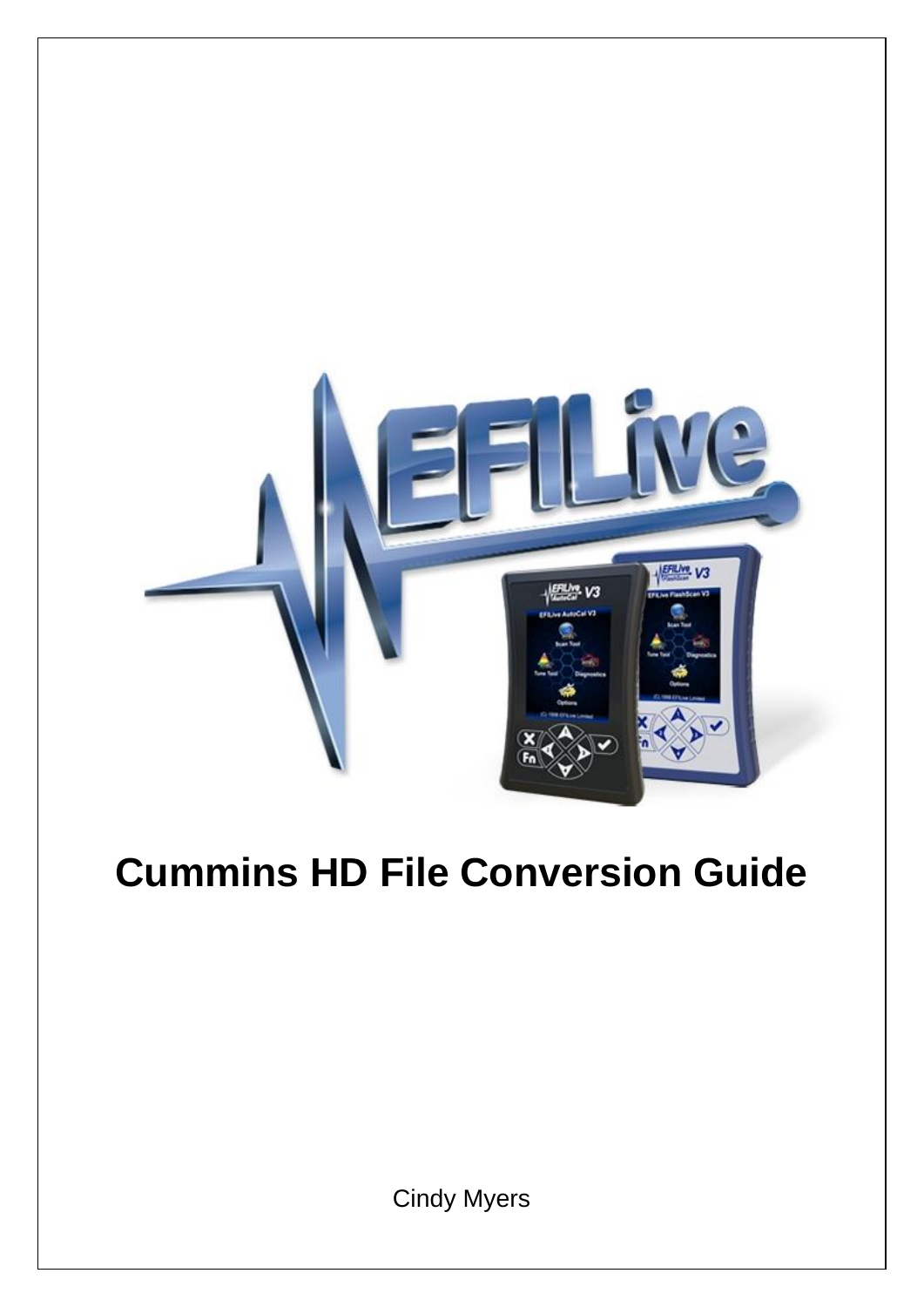## **Cummins HD File Conversion Guide**

© 1998 [EFILive Limited](http://www.efilive.com/) All rights reserved

> First published 26 January 2018

Revised 15 June 2021

*EFILive*, *EFILive FlashScan* and *EFILive AutoCal* are registered trademarks of EFILive Limited. All other trademarks belong to their respective owners.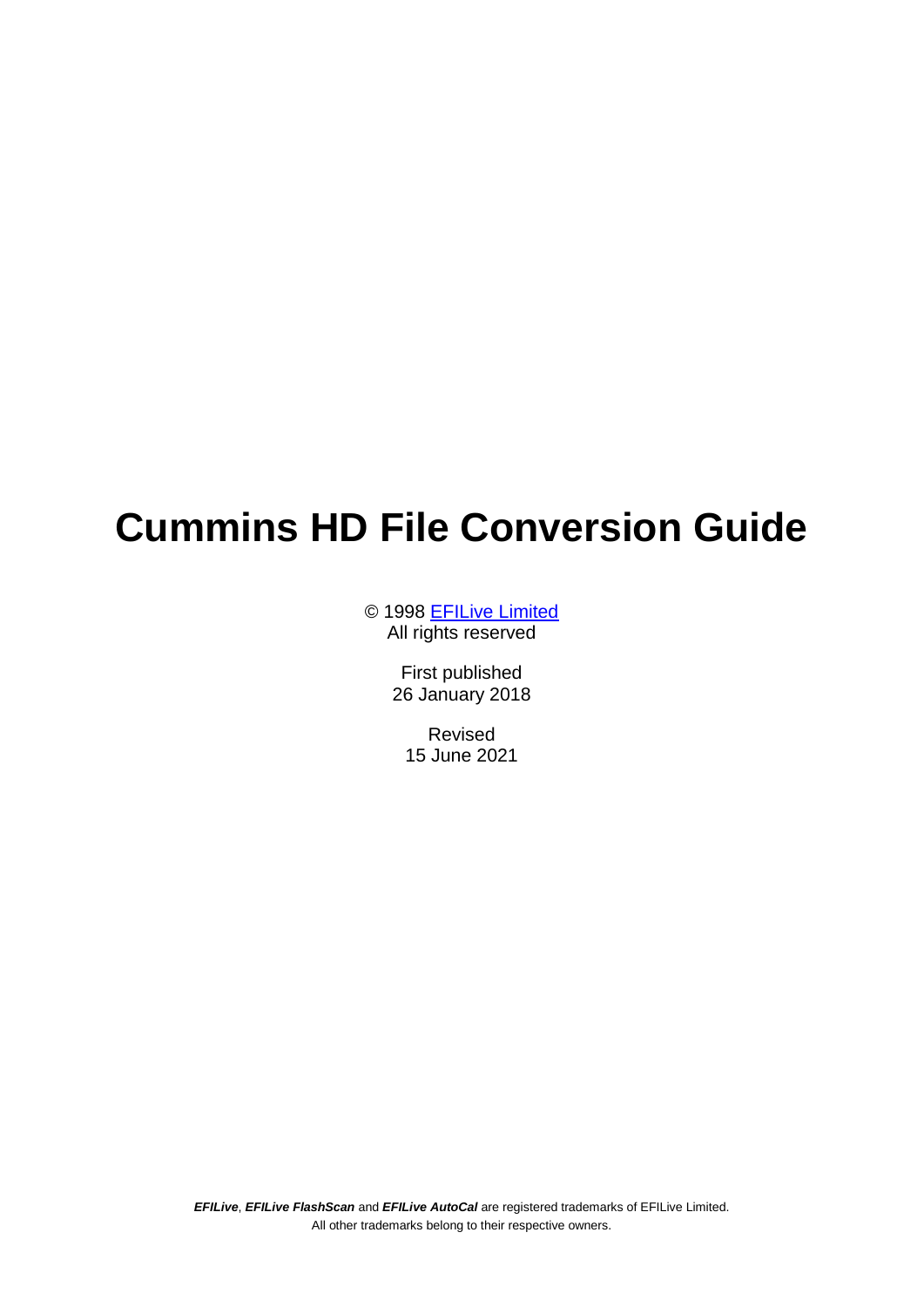### **Contents**





### 

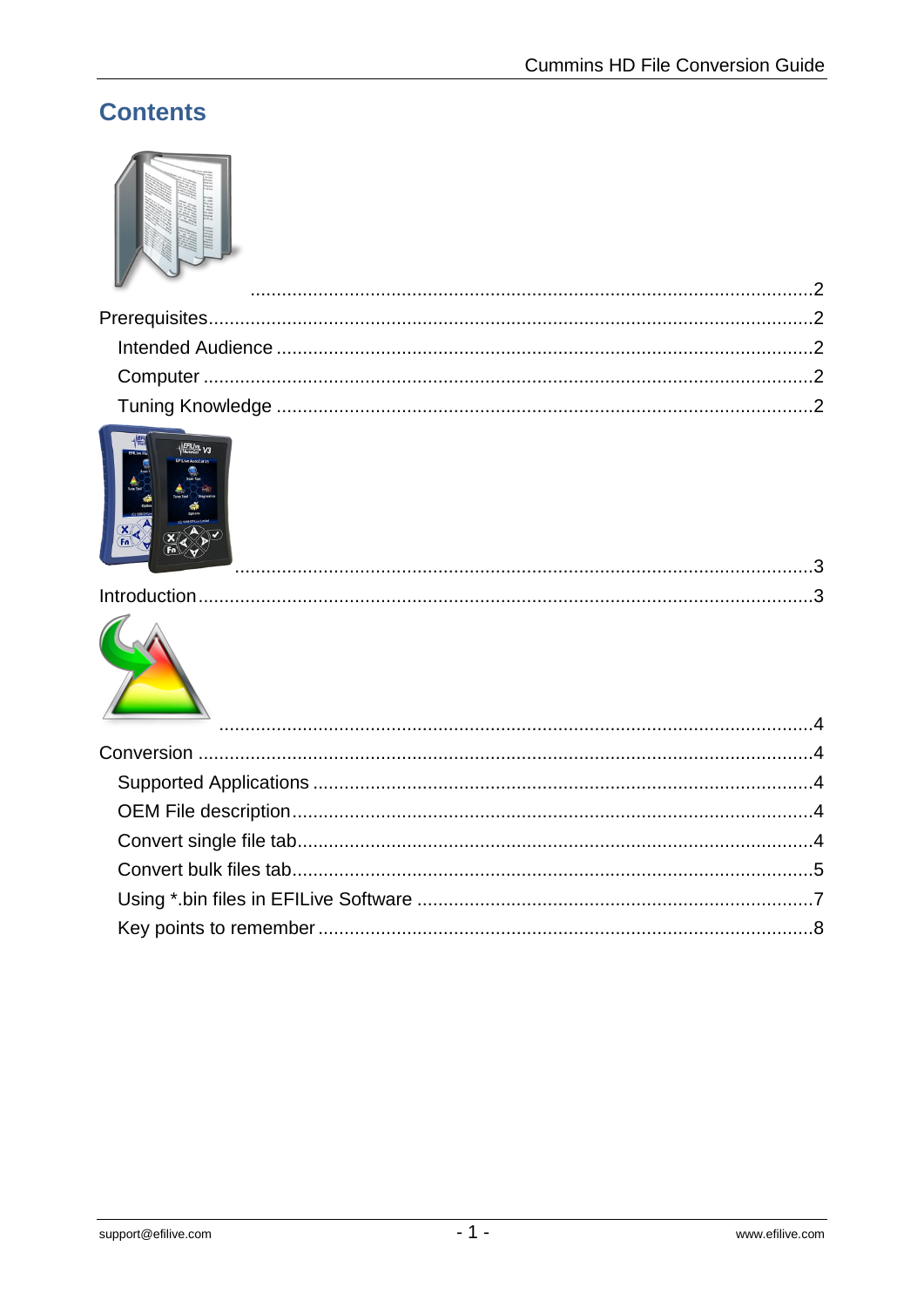<span id="page-3-0"></span>

### <span id="page-3-1"></span>**Prerequisites**

#### <span id="page-3-2"></span>**Intended Audience**

EFILive tuners with access to existing tune libraries developed with OEM tools who need to convert these files to work with EFILive.

#### <span id="page-3-3"></span>**Computer**

It is expected that readers have an advanced understanding of:

- The EFILive V8 Scan and Tune software.
- Users can proficiently use Windows Explorer to move files.

### <span id="page-3-4"></span>**Tuning Knowledge**

It is expected that readers have a clear understanding of:

Cummins ECM types and vehicle applications.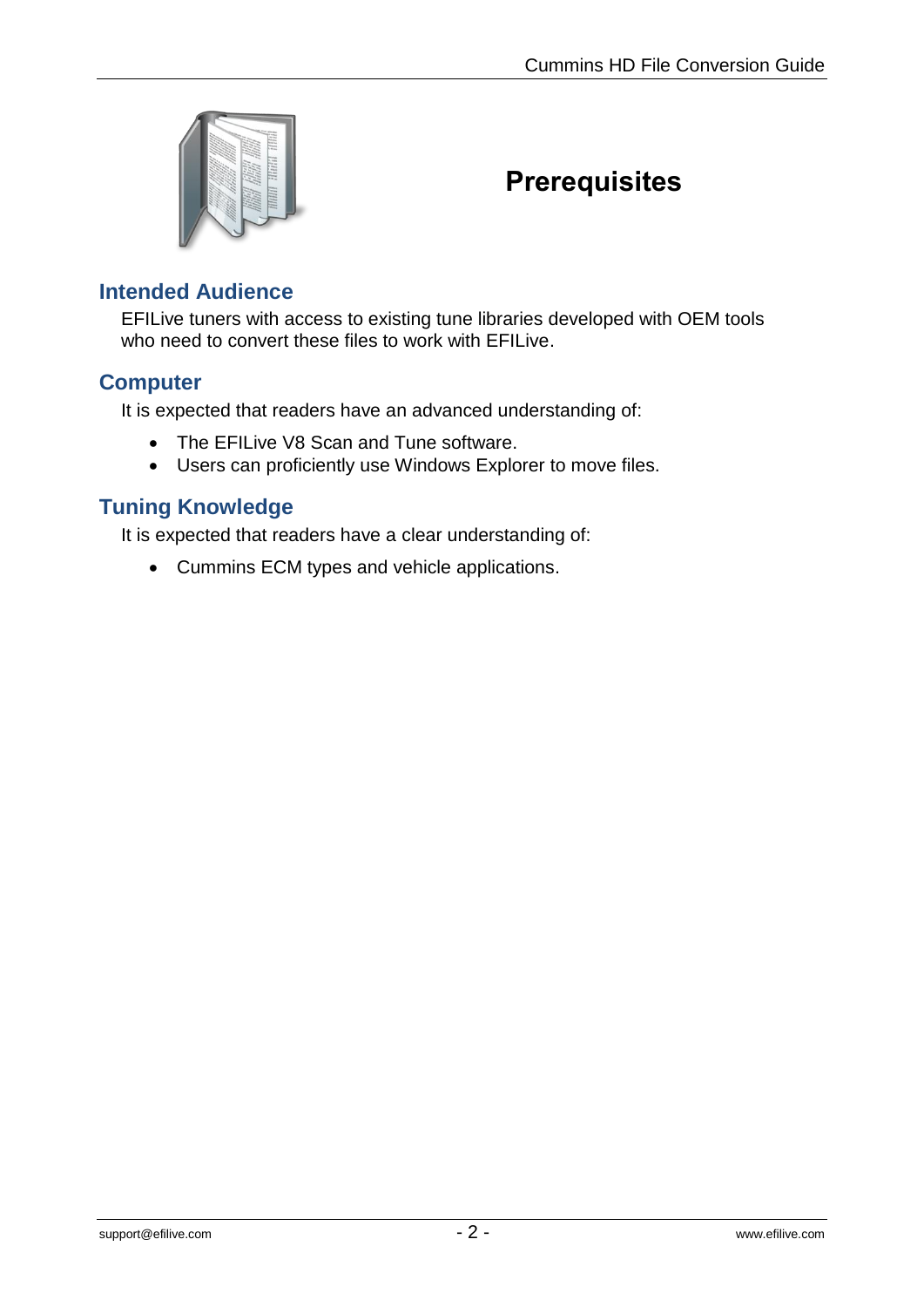<span id="page-4-0"></span>

### <span id="page-4-1"></span>**Introduction**

To assist tuners who have existing Cummins HD tune file libraries in the \*.xcal file format, EFILive has developed a conversion tool called "EFILive XCal" to convert these tune files for use in EFILive software.

\*.xcal files are essentially .hex files but use the extension of "\*.xcal".

\*Sometimes the xcal file extension might be \*.00, \*.01, \*.02, \*.03, etc, in these cases we refer to them as .0? files.

This document is intended to provide EFILive tuners with an overview of the file conversion process.

EFILive XCal is a standalone program that is included with the EFILive V8 software installation. The EFILive V8 software installation is governed by the EFILive Terms and Conditions and the EFILive End User License Agreement.

The EFILive XCal application file (EFILive\_xcal.exe) may be copied to and used on any other device, including but not limited to external thumb drives.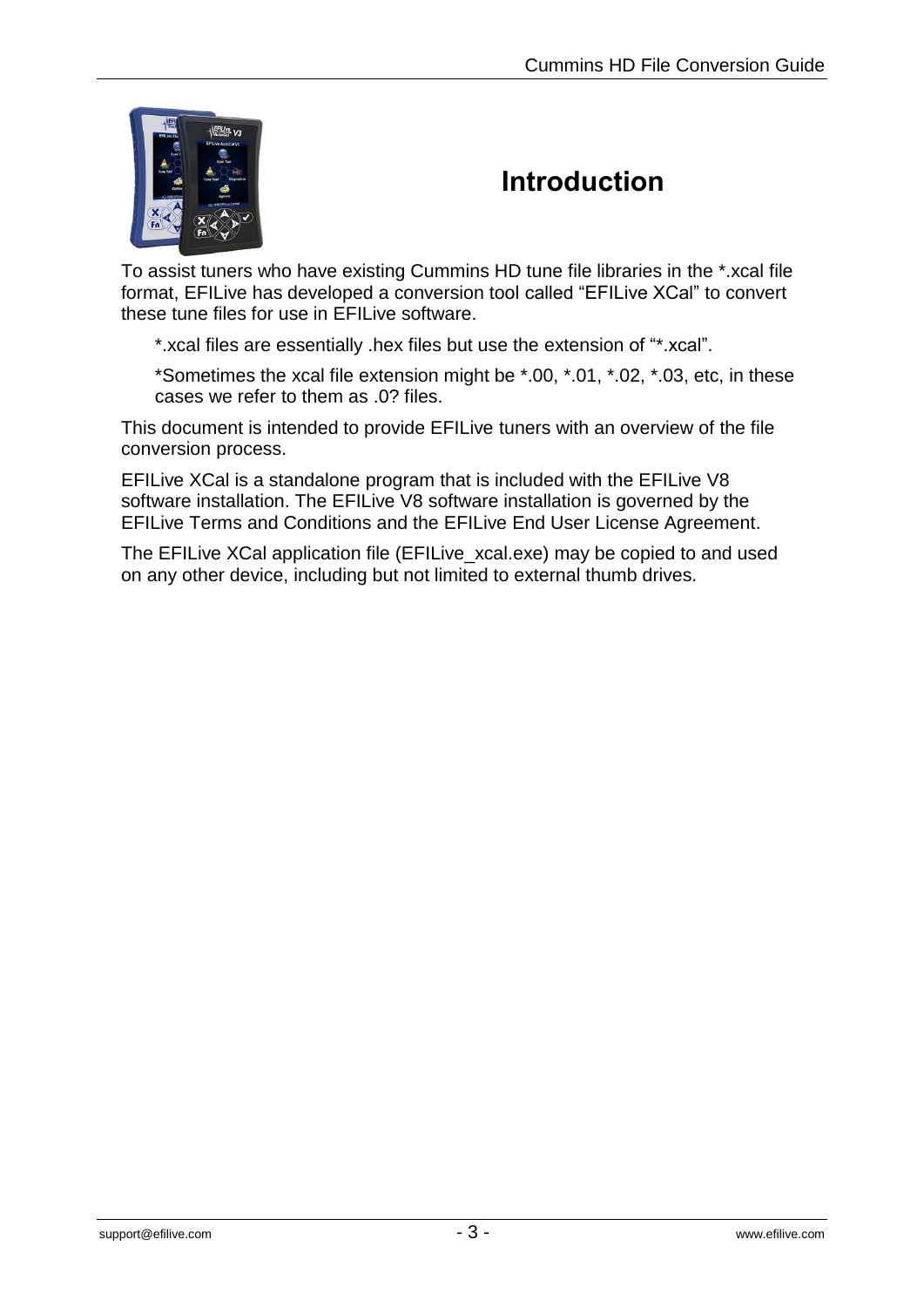<span id="page-5-0"></span>

### <span id="page-5-1"></span>**Conversion**

### <span id="page-5-2"></span>**Supported Applications**

EFILive XCal works with the following Cummins HD controllers:

| <b>Controller</b> | Year    | Notes                                     |
|-------------------|---------|-------------------------------------------|
| <b>CM2450A</b>    | $2020+$ |                                           |
| <b>CM2350A</b>    | $2017+$ | New P/N 4384413, 500K CAN bus             |
| <b>CM2350A</b>    | $2013+$ | Orig P/N 5290170 or 5317106, 250K CAN bus |
| CM2250            | $2010+$ |                                           |
| CM2220            | $2009+$ |                                           |
| CM2880            | $2009+$ |                                           |

### <span id="page-5-3"></span>**OEM File description**

\*.xcal and \*.0? file formats use the industry standard Intel HEX record format with additional XML style meta data describing the file. In this format, they are not compatible with EFILive software or hardware.

The EFILive XCal conversion tool eliminates the hard work out of importing and padding the files using Hex editors and converts the file into a ready to load unencrypted \*.bin file which can be opened in EFILive and saved as \*.ctz files.

Once a file has been saved as a \*.ctz file in the EFILive software, tune file parameters, security restrictions and read blocking can be added to the tune file prior to copying the \*.ctz file onto FlashScan HD or AutoCal HD or emailing the tune file.

Encrypted, zipped or password protected \*xcal or \*.0? files cannot be converted.

### <span id="page-5-4"></span>**Convert single file tab**

The **'Source File'** is the location where the \*.xcal (or \*.0?) file you need to convert is located on your PC.

The **'Destination'** is the location where the converted file will be saved. This can be the same folder as the 'source', or you can choose another folder.

The **'Suffix'** setting allows for additional data to be added to the converted file name during the conversion process. Users may find this feature helpful to add controller identifiers or other useful information to their tune file names.

The **'Controller Type'** indicates to the software what ECM type it is converting the file for. Due to inconsistencies with Meta data between controller and file types this process cannot be automatic. You **MUST** select the correct ECM type when converting the file.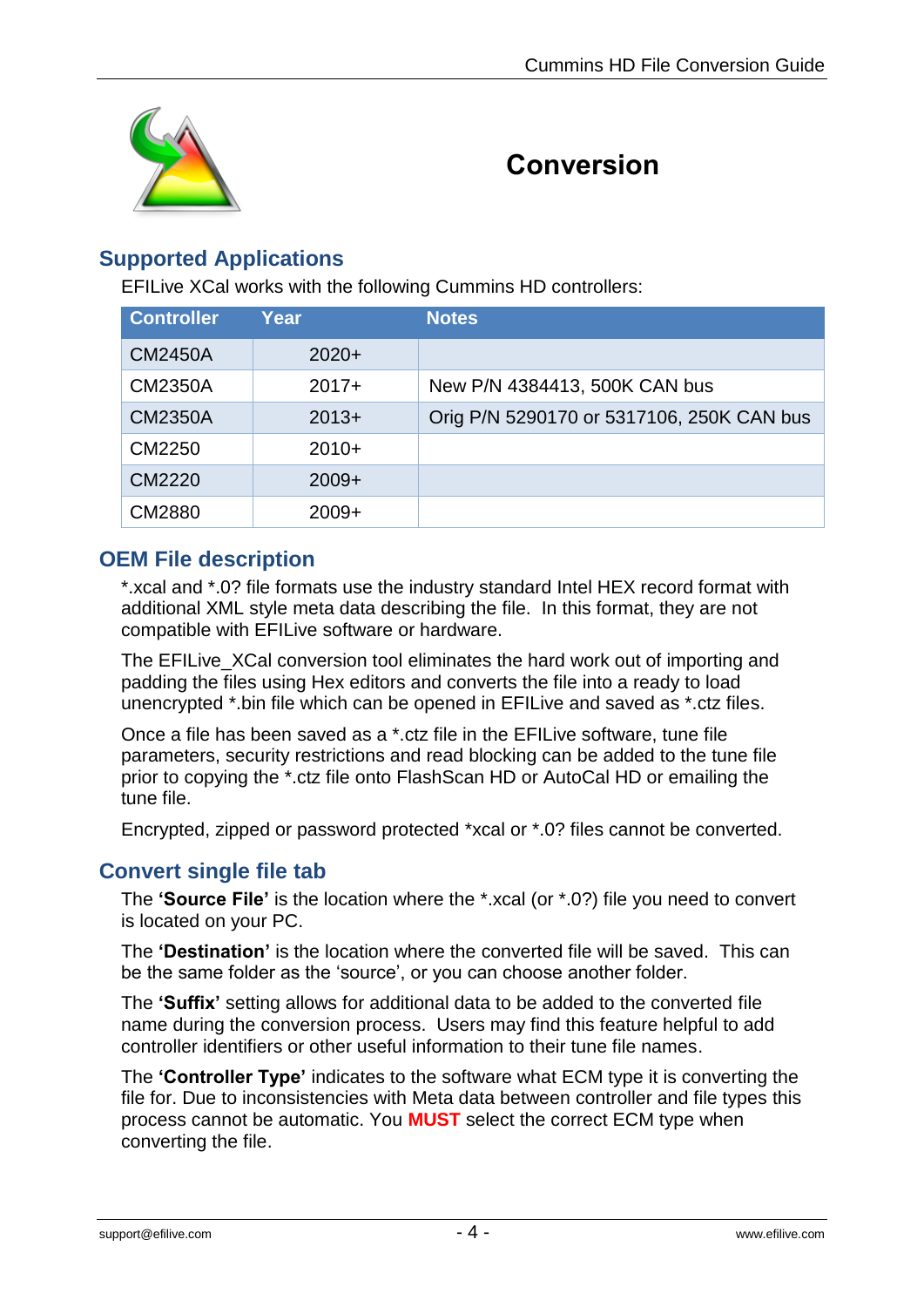| EFILive XCal File Conversion                                                                                  | □ | ×                 |
|---------------------------------------------------------------------------------------------------------------|---|-------------------|
| <b>EFILive XCal File Conversion</b>                                                                           |   | Version: 8.3.6    |
| <b>Convert File</b><br><b>Convert Folder</b>                                                                  |   |                   |
| Source File:                                                                                                  |   |                   |
| C:\EFILive\Truck.xcal                                                                                         |   | $\cdots$          |
| Destination:<br>Suffix: CM2350A<br>Override ECM Type Check<br>Same Folder as Source File(s)<br>◯ This Folder: |   |                   |
|                                                                                                               |   | $\mathbf{r}$ is a |
| Select Controller:<br>Controller Type:                                                                        |   |                   |
| CM2350A Cummins HD Diesel Post 2017 (ECM Part# 4384413)                                                       |   | $\checkmark$      |
| Convert                                                                                                       |   | Close             |

Once selections are made, select the [Convert] button.

Two files will be saved in the destination location.

- 1. \*.bin conversion of the \*.xcal or \*.0? file.
- 2. A text summary \*.txt file of the file information.

| Name                | Date modified      | Type                 | Size     |
|---------------------|--------------------|----------------------|----------|
| Truck_CM2350A.bin   | 8/06/2021 11:35 AM | <b>BIN File</b>      | 4,116 KB |
| ■ Truck_CM2350A.txt | 8/06/2021 11:35 AM | <b>Text Document</b> | 2 KB     |
| Truck.xcal          | 13/03/2021 9:08 AM | <b>XCAL File</b>     | 8.541 KB |

#### <span id="page-6-0"></span>**Convert bulk files tab**

This option allows users to convert multiple files of the same ECM type in a single process. Files for different ECM types should be sorted into different folders prior to commencing the conversion process.

The **'Source Folder'** is the location where the \*.xcal (or \*.0?) files you need to convert is located on your PC.

The **'Convert File Types'** option allows users to select specific file types within the source folder for conversion. Valid file types are \*.xcal and \*.0?. To convert all files in the folder users can enter \*.\* to select all files in the folder.

The **'Ignore File Types'** option allows users to exclude specific file extensions. To exclude multiple file types, users should insert a semicolon after each file type is entered.

The **'Include Sub Folders'** selection will determine if files located in sub directories are included in the conversion process.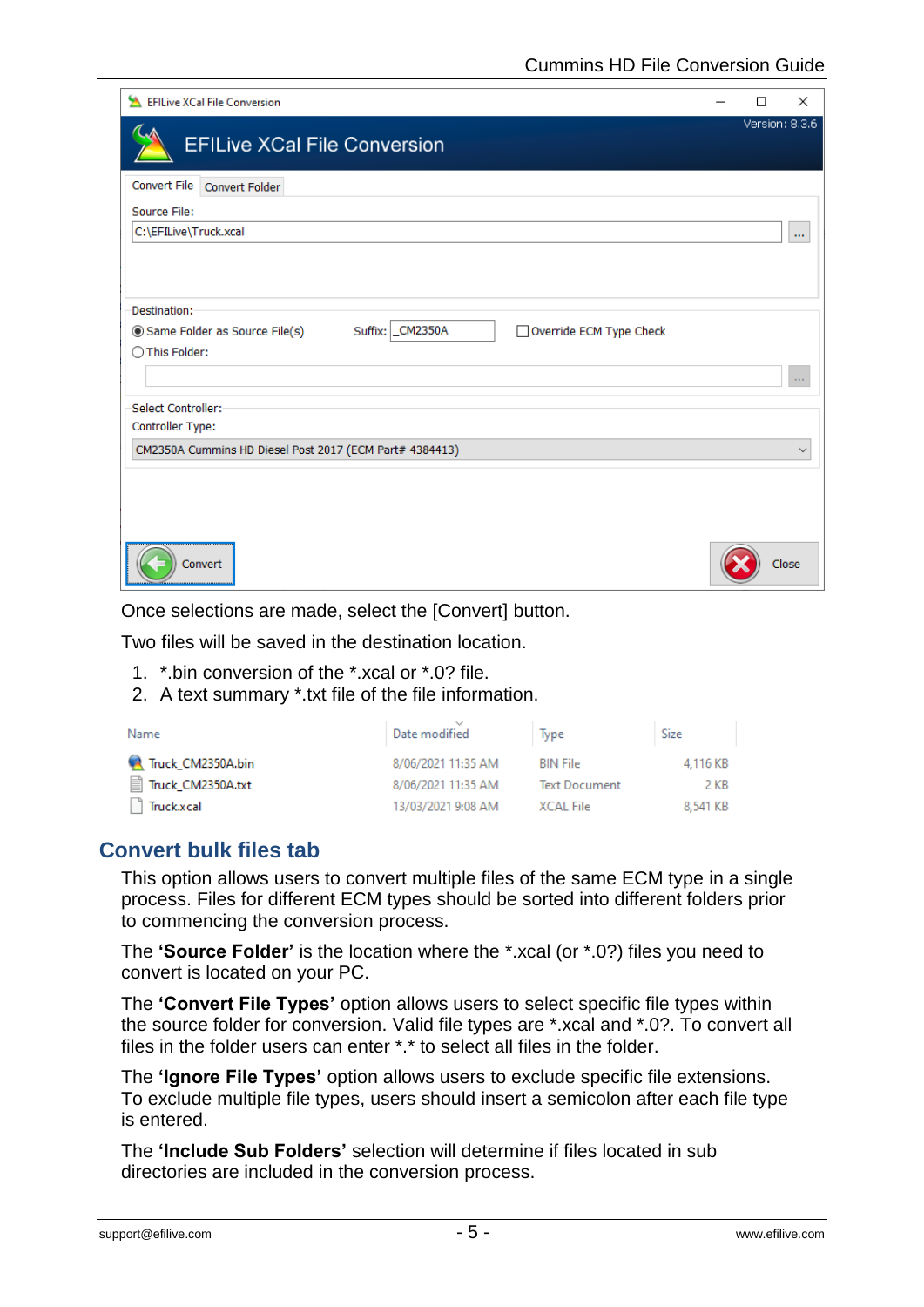The **'Destination'** is the location where the converted file will be saved. This can be the same folder as the 'source', or you can choose another folder.

The **'Suffix'** setting allows for additional data to be added to the converted file name during the conversion process. Users may find this feature helpful to add controller identifiers or other useful information to their tune file names.

The **'Controller Type'** indicates to the software what ECM type it is converting the file for. Due to inconsistencies with Meta data between controller and file types this process cannot be automatic. You **MUST** select the correct ECM type when converting the file.

| EFILive XCal File Conversion                                                                                 | □ | $\times$       |
|--------------------------------------------------------------------------------------------------------------|---|----------------|
| <b>EFILive XCal File Conversion</b>                                                                          |   | Version: 8.3.6 |
| <b>Convert Folder</b><br><b>Convert File</b>                                                                 |   |                |
| Source Folder:                                                                                               |   |                |
| C:\EFILive                                                                                                   |   | $\cdots$       |
| Convert File Types:<br>Ignore File Types:                                                                    |   |                |
| *.xcal;*.0?<br>*.bin;*.txt;*.rar;*.zip;*.exe<br><b>∞</b> Include Sub-Folders<br>$\checkmark$<br>$\checkmark$ |   |                |
| Destination:<br>Suffix: CM2880<br>Same Folder as Source File(s)<br>Override ECM Type Check<br>◯ This Folder: |   | <b>COL</b>     |
| Select Controller:                                                                                           |   |                |
| Controller Type:<br>CM2880 Cummins HD Diesel                                                                 |   | $\checkmark$   |
| Convert                                                                                                      |   | Close          |

The **Convert** button will parse the folder(s) selected. Files that match the "Convert File Types" field and that do not match the "Ignore File Types" field will be converted.

When the conversion is complete file processing summary will be displayed.

| Results                                                                                                                                                                                                                                                              |       | × |
|----------------------------------------------------------------------------------------------------------------------------------------------------------------------------------------------------------------------------------------------------------------------|-------|---|
| Conversion Results - Displaying All Messages                                                                                                                                                                                                                         |       |   |
| 2021-06-08 12:42:00: C:\EFILive\CM2350A HD.xcal - OK<br>2021-06-08 12:42:00: C:\EFILive\HD.xcal - OK<br>2021-06-08 12:42:01: C:\EFILive\Truck A.xcal - OK<br>2021-06-08 12:42:01: C:\EFILive\Truck.xcal - OK<br>2021-06-08 12:42:01: 4 files converted SUCCESSFULLY. |       |   |
| <b>O Display All Messages.</b><br>◯ Display Error Messages Only.<br>Copy All<br>◯ Display Non-Error Messages Only.                                                                                                                                                   | Close |   |

Conversion time varies depending on PC specifications. Using an i5-7600 CPU it took under two minutes to bulk convert 400 CM2350A files.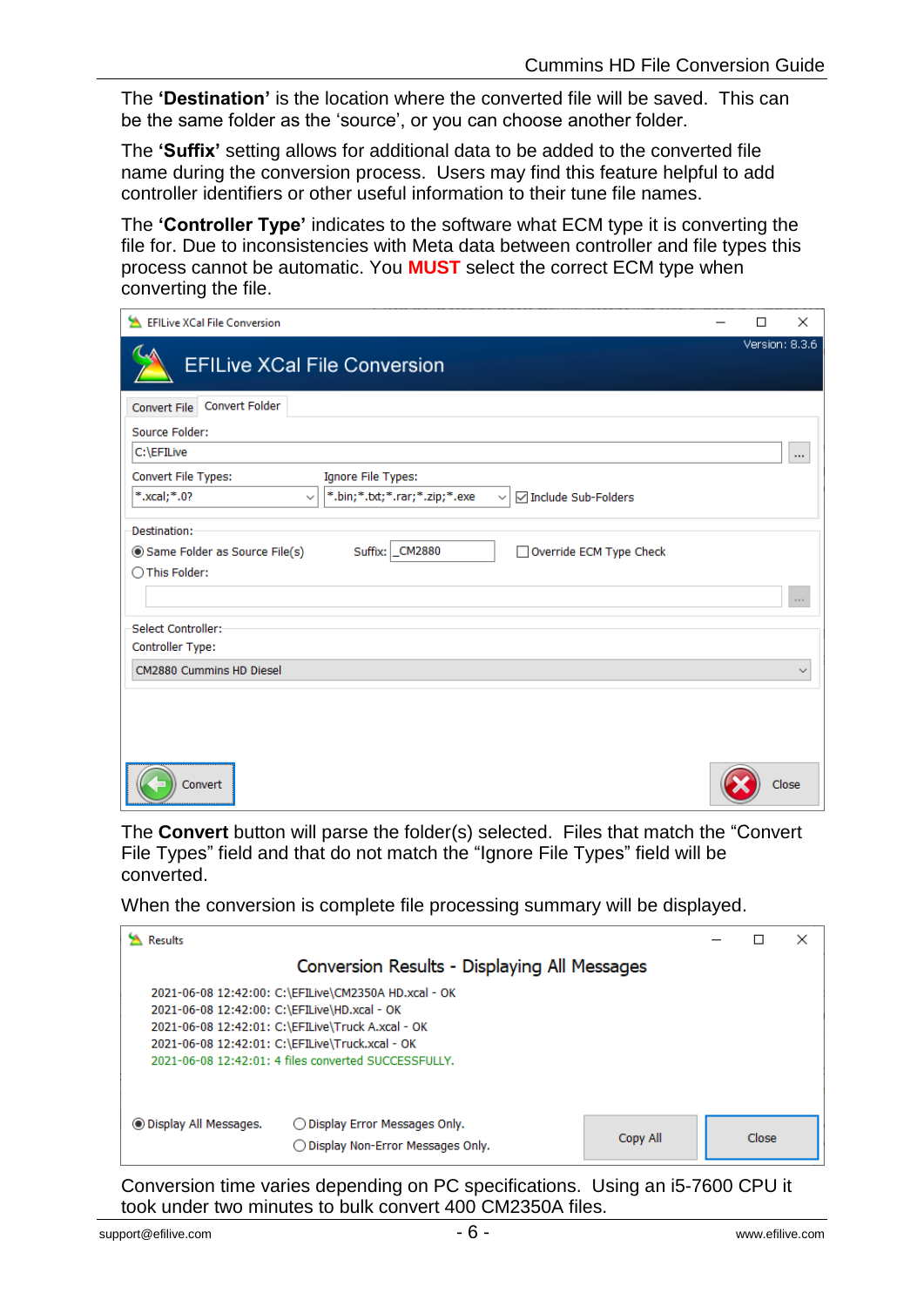Two files for each source file converted will be saved in the destination location.

- 1. \*.bin conversion of the .\*xcal or \*.0? file.
- 2. A text summary \*.txt file of the file information.

| Name                        | Date modified      | Type                 | Size     |
|-----------------------------|--------------------|----------------------|----------|
| CM2350A HD_CM2350A.bin      | 8/06/2021 12:42 PM | <b>BIN File</b>      | 4,116 KB |
| Ħ<br>CM2350A HD CM2350A.txt | 8/06/2021 12:42 PM | <b>Text Document</b> | 2 KB     |
| HD CM2350A.bin              | 8/06/2021 12:42 PM | <b>BIN File</b>      | 4,116 KB |
| Ħ<br>HD CM2350A.txt         | 8/06/2021 12:42 PM | <b>Text Document</b> | 2 KB     |
| Truck A_CM2350A.bin         | 8/06/2021 12:42 PM | <b>BIN File</b>      | 4,116 KB |
| Ħ<br>Truck A CM2350A.txt    | 8/06/2021 12:42 PM | <b>Text Document</b> | 2 KB     |
| Truck CM2350A.bin           | 8/06/2021 12:42 PM | <b>BIN File</b>      | 4,116 KB |
| E<br>Truck CM2350A.txt      | 8/06/2021 12:42 PM | <b>Text Document</b> | 2 KB     |

### <span id="page-8-0"></span>**Using \*.bin files in EFILive Software**

\*.bin files can be opened in EFILive software, however the EFILive software prevents resaving a \*.bin file. File Saving in EFILive software is restricted to EFILive's \*.ctz format.

EFILive's tune file security is dependent on the tune file being in EFILive's \*.ctz format. When opening a \*.bin file in V8 Scan and Tune the [F4: Properties] window using is not accessible until the file is saved as a \*ctz file.